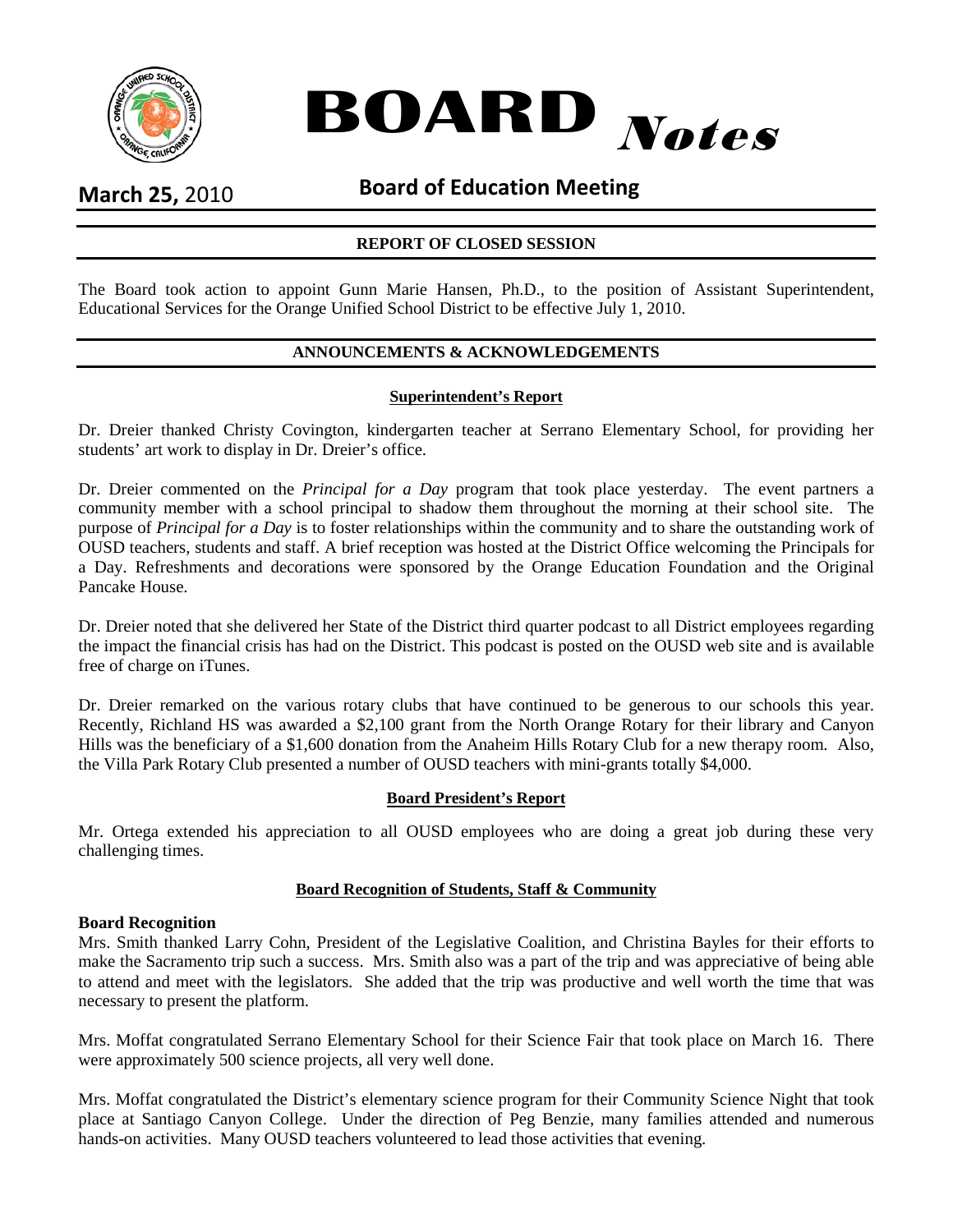

# **BOARD** Notes

# **March 25,** 2010 **Board of Education Meeting**

Mrs. Moffat congratulated the Santiago Canyon College Woman's Soccer team who finished No. 1 in the nation for community colleges.

Mrs. Moffat noted that Mark Trumbo, a 2004 graduate of Villa Park High School, is on the regular roster of the Anaheim Angels.

Mr. Wayland noted that last Friday he was invited by Col. Ruthenberg from Orange High School to accompany the JROTC marines to Camp Pendleton for the annual "Battle of Colors." He remarked that there were a number of high schools present, but Orange High School stood out as the best and received many positive comments from others.

Dr. Deligianni remarked on her visit to Canyon High School last week. She thanked the Superintendent for assisting her as well as the principal and staff for the warm welcome she received.

Dr. Deligianni noted that Canyon High School alumni, Barry Nestande, passed away. She asked to adjourn the meeting in his memory.

#### **Outstanding Employee of the Month**

The Board of Education recognized Katie Baker, Purchasing Clerk in the Purchasing Department, as the recipient of the Outstanding Customer Service Award for the month of March. On behalf of the Board of Education, Mr. Ortega presented a Certificate of Recognition to Ms. Baker.

#### **State of the School Report – Cerro Villa Middle School**

Hayley Lu, student representative from Cerro Villa Middle School, presented information and updates regarding her school.

#### **ACTION ITEMS**

#### **Public Hearing: Initial Reopener Proposal to the Orange Unified Education Association for 2010-11 Reopener Negotiations**

A public hearing was held. Following the hearing, the Board took action to authorize the District's negotiators to submit the attached initial proposal to the OUEA for 2010-11 reopener negotiations.

#### **Public Hearing: Special Education Local Area Plan – 2009-10 Annual Service and Budget Plan**

The Board adopted the 2009-10 Annual Service and Budget Plan.

#### **Proposed Board Policy Revision BP 6112,** *School Day* **– First Reading**

The Board received the proposed BP 6112 for a first reading. A presentation regarding extended day kindergarten will be presented at a future meeting.

#### **INFORMATION ITEMS**

#### **Progress Update on the District's Three-Year Strategic Plan, 2009-12**

Dr. Dreier presented a progress update on the District's three-year Strategic Plan. The presentation is also posted in the District's web site. Dr. Dreier noted that the expansion of the report includes a new organizational chart that creates another more effective use of our resources, which is the organization.